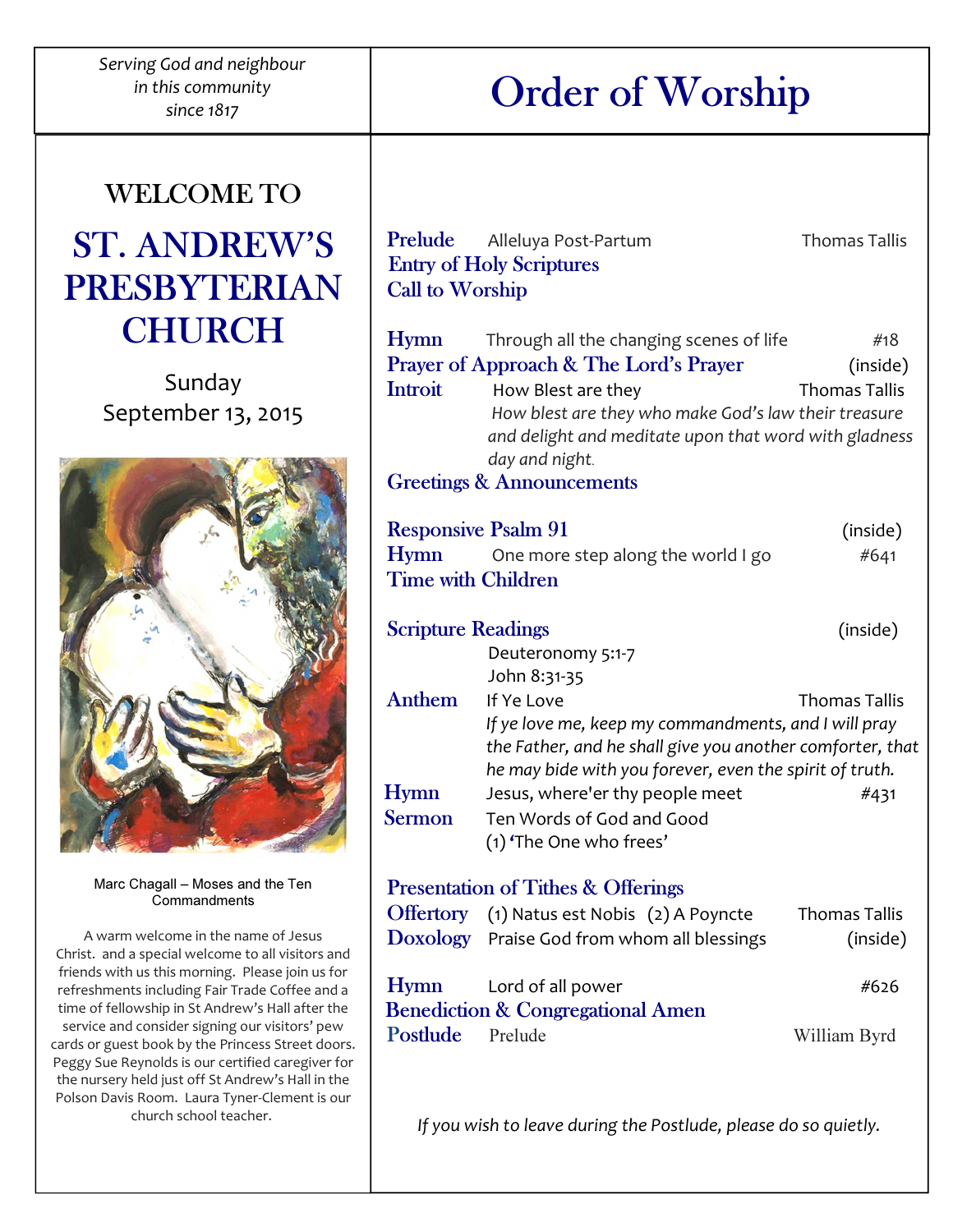#### The Lord's Prayer

Our Father who art in heaven, hallowed be thy name. Thy kingdom come, thy will be done, on earth, as it is in heaven. Give us this day our daily bread, and forgive us our debts, as we forgive our debtors. And lead us not into temptation, but deliver us from evil. For thine is the kingdom, the power, and the glory, forever. Amen

#### Responsive Psalm 91

Whoever dwells in the shelter of the Most High, who abides in the shadow of the Almighty, will say to God, 'My refuge and my fortress; my God, in whom I trust.' For God will deliver you from the snare of the fowler and from the deadly pestilence; God will cover you with God's pinions, and under God's wings you will find refuge; God's faithfulness is a shield and buckler. You will not fear the terror of the night, nor the arrow that flies by day, nor the pestilence that stalks at midnight, nor the destruction that wastes at noonday.

A thousand may fall at your side, ten thousand at your right hand, but it will not come near you. You will only look with your eyes and see the recompense of the wicked.

Because you have made the Lord your refuge, the Most High your habitation, no evil shall befall you, no scourge come near your tent.

For God will give his angels charge of you to guard you in all your ways. On their hands they will bear you up, lest you will not dash your foot against a stone. You will tread on the lion and the adder, the young lion and the serpent you will trample under foot.

Whoever clings to me in love, I will deliver; I will protect the one who knows my name. When they calls to me, I will answer; I will be present in trouble,

#### I will rescue and honour whoever calls,

With long life I will satisfy them, and show forth my salvation.

#### Scripture Readings

#### Deuteronomy 5:1-7

Moses convened all Israel, and said to them: Hear, O Israel, the statutes and ordinances that I am addressing to you today; you shall learn them and observe them diligently. The Lord our God made a covenant with us at Horeb. Not with our ancestors did the Lord make this covenant, but with us, who are all of us here alive today. The Lord spoke with you face to face at the mountain, out of the fire. (At that time I was standing between the Lord and you to declare to you the words of the Lord; for you were afraid because of the fire and did not go up the mountain.) And he said:

 I am the Lord your God, who brought you out of the land of Egypt, out of the house of slavery; you shall have no other gods before me.

#### John 8:31-35

Then Jesus said to the Jews who had believed in him, 'If you continue in my word, you are truly my disciples; and you will know the truth, and the truth will make you free.' They answered him, 'We are descendants of Abraham and have never been slaves to anyone. What do you mean by saying, "You will be made free"?'

 Jesus answered them, 'Very truly, I tell you, everyone who commits sin is a slave to sin. The slave does not have a permanent place in the household; the son has a place there for ever.

#### Prayer

Listen, I stand at the door and knock, If anyone hears my voice and opens the door, I will come into the house. I will eat with those who live there, and they shall eat with me.

#### Come, Lord Jesus, be our guest, stay with us,

Bring to our house your poverty.

For then shall we be rich.

Bring to our house your pain,

#### That, sharing it, we may also share your joy.

Bring to our house your understanding of us. That we may be freed to learn more of you.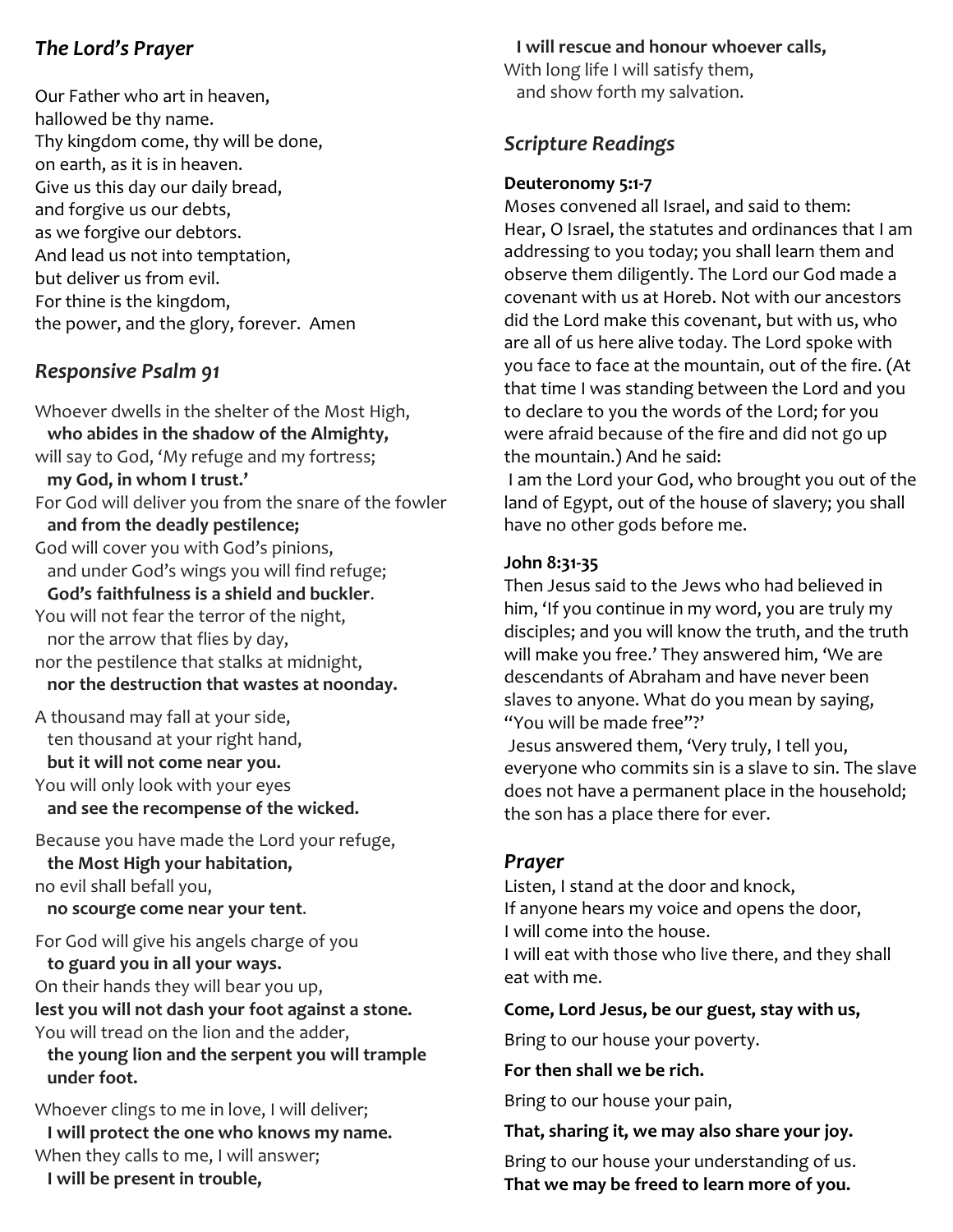Bring to our house all those who hurry or hirple behind you.

#### That we may meet you as the saviour of all.

With friend, with stranger, With neighbor and the well-known ones. Be among us this night.

For the door of our house we open, and the doors of our hearts we leave ajar.

#### Doxology

Praise God, from whom all blessings flow; Praise God, all creatures here below; Praise God above, ye heavenly host; Praise Father, Son, and Holy Ghost. Amen.

#### Notes from the Director of Music

One of the best known anthems which mention the commandments is the well-loved one by Thomas Tallis ( $c$ 1505-1585). The words of the **Anthem** "If Ye Love Me" are taken directly from the King James Version of the bible and are found at John 14: 15-17. Thomas Tallis managed to survive the difficult times of King Henry VIII, Queen Mary and Queen Elizabeth I, and lived to the ripe old age of 80 which was pretty good for that time. Little is known about his early life. One of the first mentions of his name concerns his being hired in 1532 at Dover Priory as "joculator organorum" (player of the organs). Early in his career he was composing music, mainly in Latin, for the Roman Catholic Church but toward the end of his life, he was writing music for the Protestant church, mainly in English. Queen Elizabeth was so pleased with his music that he was given sole rights to print music and lined music paper. He composed many motets and service music but his output of keyboard music was minimal. His famous hymn tune, simply called "Tallis" in most hymn books, has been given the honour of being the tune for hymn number 1 in our present Book of Praise. It was the last in a set of nine hymn tunes published c1561 and given the title "Ordinal". The second verse is heard today as our **Introit**. Another well-known tune from this set is "Tallis' Canon" which is used for hymn 456.

 Tallis' star pupil, who became assistant to him at the Chapel Royal, was William Byrd (1543-1623). He too lived to a good age and his music is among the best of the period. His output of keyboard music (mainly harpsichord) was considerably greater than

Tallis'. Once again, today we have the confusing issue of the Postlude being titled "Prelude". In the late sixteenth century, a Prelude in Italy was a succession of chords with one florid part which helped to establish the intonation for an unaccompanied piece which was then sung by the choir or celebrant. This Prelude by Byrd follows this tradition. There are rhythmical and melodic elements in this piece which are similar to those found in "God Save the Queen", a piece which had its beginnings at this time. Another pupil of Tallis was John Bull (1562-1628) who wrote the most clearly defined predecessor of the tune "God Save the Queen". The words and music were finally established around 1744 but continued to evolve afterwards. As of this week, Queen Elizabeth II is England's longest reigning monarch. Long may she continue to reign over us.

Ushers Today: Bob Hessell, Holly Turnbull, Kathleen & Doug Jones Next Week: Elaine & Pat Coderre, Brian & Kim Hackett

#### This Morning…

We begin a new congregational year, with a nursery for infants in the care of Peggy Sue and a church school programme for children led by Laura. She already has some ideas for the Christmas programme! On Sunday Sept 27th Laura will be away at a family reunion in Streetsville Ontario, and we will need a leader for the morning. Laura can supply the study guide and answer any questions regarding the lesson. Please contact Laura at 613- 6341-0377 and leave a message. She will get back to you.

#### Flower Ministry

Flowers today are given by Dennis and Ann Tysick in memory of Dennis's mom Hazel Tysick, who served for many years on the ladies auxiliary here at St Andrew's.

Thank you to all who have brought flowers for the Sunday service, throughout the year. There remain opportunities to contribute flowers in autumn, which are distributed after the service to households in support or celebration. Please sign up in St Andrew's Hall or speak to Wendy Worling to